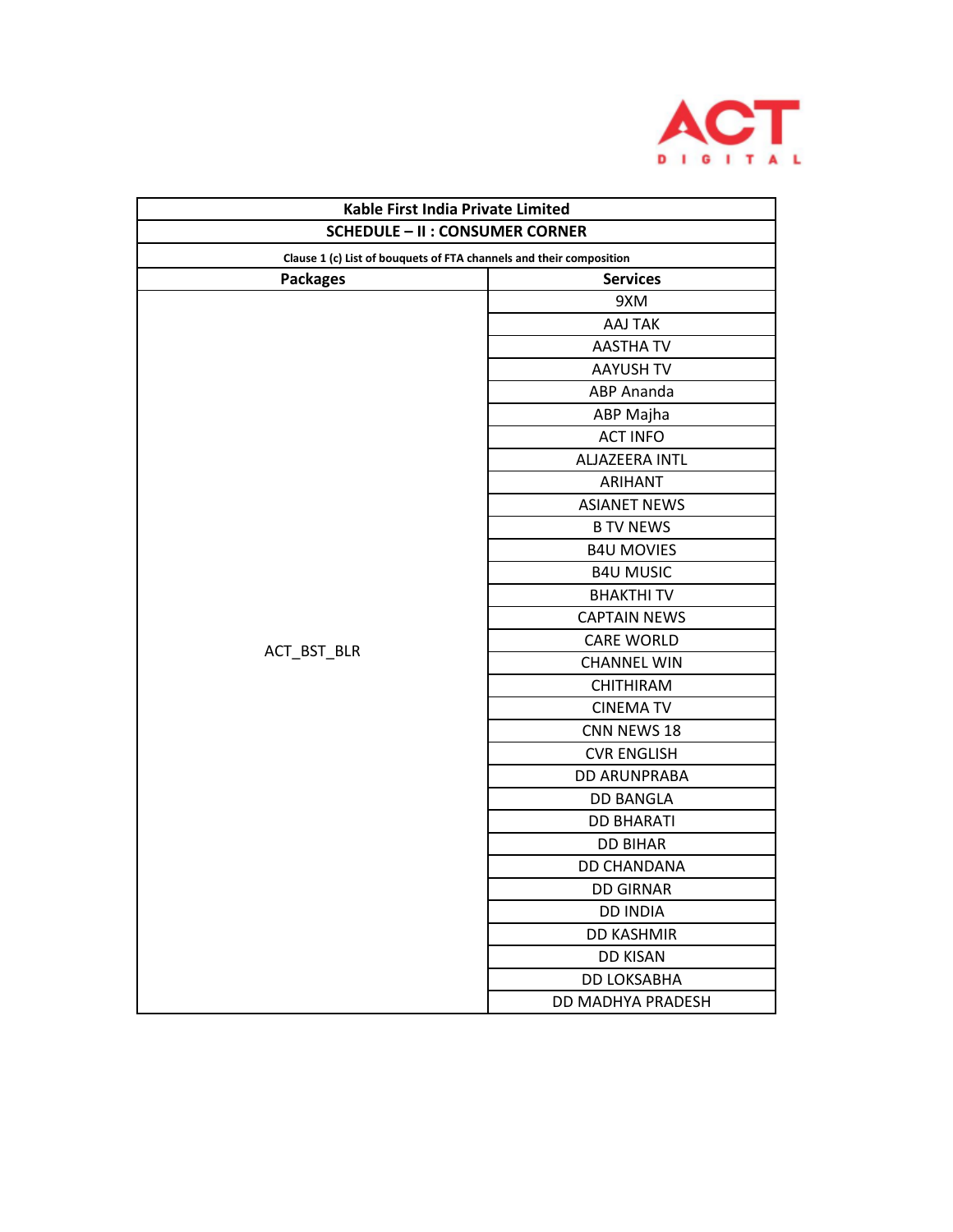

| <b>DD MALAYALAM</b>          |
|------------------------------|
| <b>DD MARATHI</b>            |
| <b>DD NATIONAL</b>           |
| <b>DD NEWS</b>               |
| <b>DD NORTH EAST</b>         |
| <b>DD ODIA</b>               |
| <b>DD PODHIGAI</b>           |
| <b>DD PUNJABI</b>            |
| <b>DD RAJASTHAN</b>          |
| DD RAJYASABHA                |
| <b>DD RETRO</b>              |
| <b>DD SAPTHAGIRI</b>         |
| <b>DD SPORTS</b>             |
| DD UP                        |
| <b>DD URDU</b>               |
| <b>DD YADGIRI</b>            |
| DHOOM MUSIC                  |
| <b>ENTER 10</b>              |
| <b>EXPRESS TV</b>            |
| <b>FILMY</b>                 |
| <b>FTV</b>                   |
| <b>GOOD NEWS TODAY</b>       |
| <b>GYANDARSHAN 1</b>         |
| <b>INDIA TODAY</b>           |
| <b>ISAI ARUVI</b>            |
| <b>KAIRALI PEOPLE</b>        |
| <b>KAIRALI TV</b>            |
| KALAIGNAR SETHIGAL           |
| <b>KALAIGNAR TV</b>          |
| Kalinga TV                   |
| <b>KAUMUDY TV</b>            |
| <b>KISHORE MANCH CHANNEL</b> |
| <b>KOLKATA TV</b>            |
| LIFE TV                      |
| <b>MANORAMA NEWS SOUTH</b>   |
| MATHRUBHUMI NEWS             |
| MAZHAVIL MANORAMA            |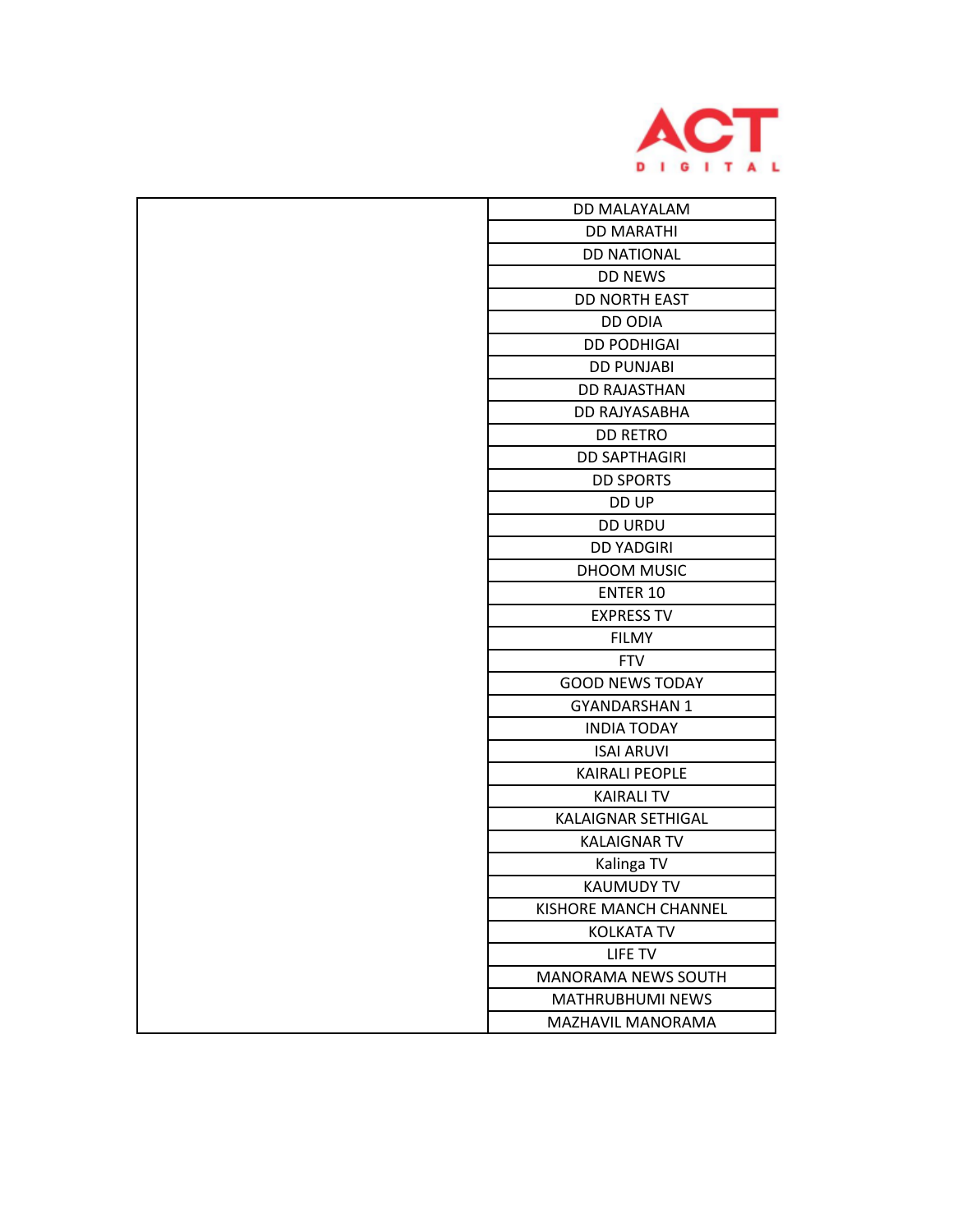

| <b>MEDIA ONE</b>       |
|------------------------|
| <b>MY TV</b>           |
| <b>NAAPTOL HINDI</b>   |
| NAAPTOL KANNADA        |
| <b>NATION FIRST</b>    |
| <b>NEW HOPE TV</b>     |
| <b>NEWS 18 KANNADA</b> |
| <b>NEWS 7 TAMIL</b>    |
| PANINI CHANNEL         |
| POWER TV               |
| <b>PUBLIC MOVIES</b>   |
| <b>PUBLIC MUSIC</b>    |
| <b>PUBLIC TV</b>       |
| PUTHIYA THALAIMURAI    |
| RAJ MUSIC MALAYALAM    |
| RAJ MUSIC TELUGU       |
| RAJ NEWS MALAYALAM     |
| RAJ NEWS TELUGU        |
| <b>REPUBLIC TV</b>     |
| Rupasi Bangla          |
| <b>SAFARI</b>          |
| SANSKAR                |
| SATHIYAM TV            |
| <b>SHALOM TV</b>       |
| <b>SHARDA CHANNEL</b>  |
| SIRI KANNADA           |
| <b>SIRIPPOLI</b>       |
| SRI BASAVA TV          |
| <b>SRI SANKARA</b>     |
| <b>SUVARNA NEWS</b>    |
| SVBC <sub>2</sub>      |
| SWAYAMPRABHA 1         |
| SWAYAMPRABHA 10        |
| SWAYAMPRABHA 11        |
| SWAYAMPRABHA 12        |
| SWAYAMPRABHA 13        |
| SWAYAMPRABHA 2         |
| SWAYAMPRABHA 3         |
|                        |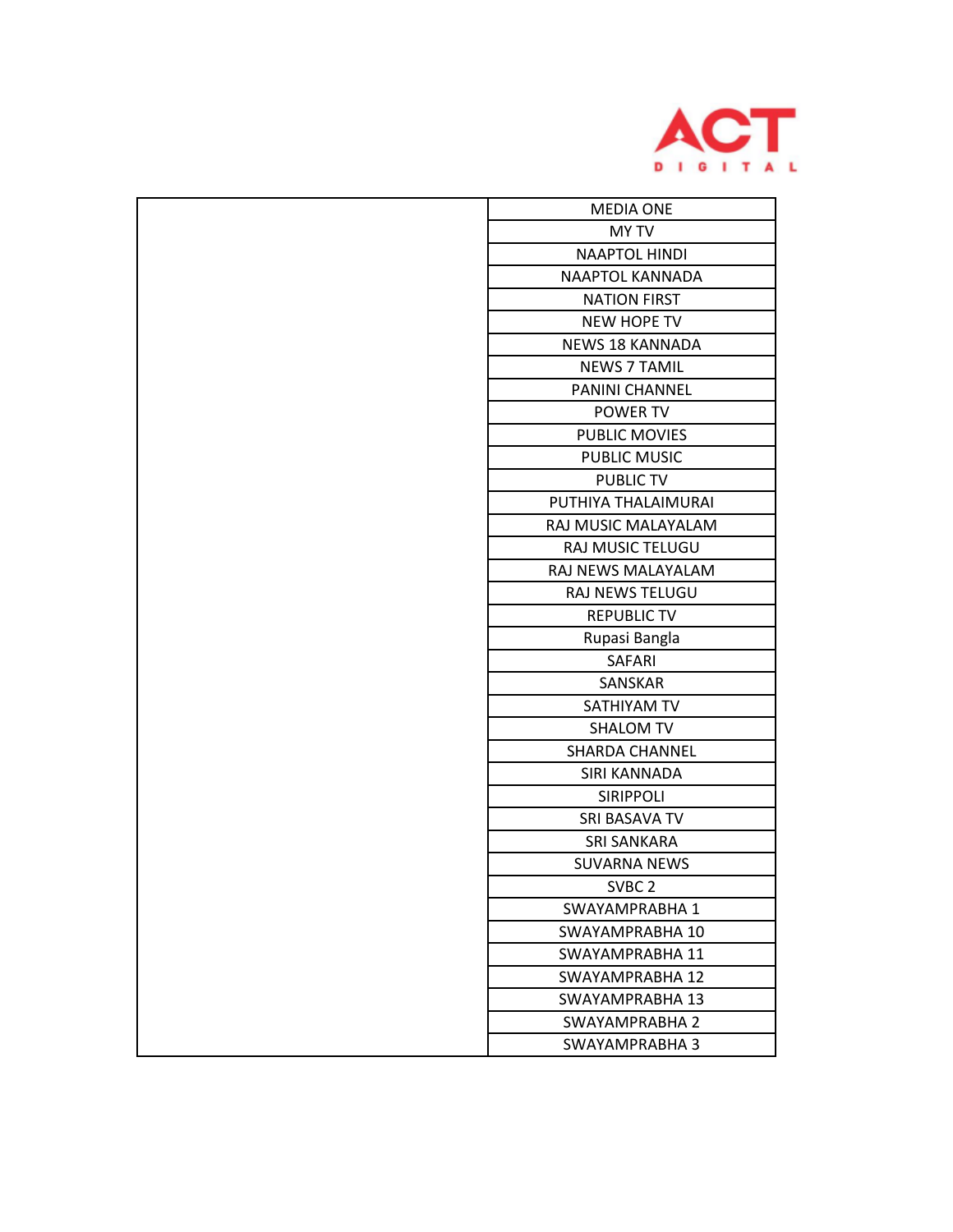

|                 | SWAYAMPRABHA 4             |
|-----------------|----------------------------|
|                 | <b>SWAYAMPRABHA 5</b>      |
|                 | SWAYAMPRABHA 7             |
|                 | SWAYAMPRABHA 8             |
|                 | SWAYAMPRABHA 9             |
|                 | TV 5 MONDE                 |
|                 | TV 5 TELUGU                |
|                 | TV 9 KANNADA               |
|                 | TVE INTERNATIONAL ASIA     |
|                 | <b>VEDIC</b>               |
|                 | 7 S MUSIC                  |
|                 | <b>CAPTAIN TV</b>          |
| BST_ADDON_2_BLR | <b>DHEERAN TV</b>          |
|                 | <b>IMAYAM TV</b>           |
|                 | <b>KALAIGNAR MURUSU</b>    |
|                 | <b>LOTUS NEWS</b>          |
|                 | <b>MAADHA TV</b>           |
|                 | <b>MAKKAL TV</b>           |
|                 | MK TV                      |
|                 | <b>MOON TV</b>             |
|                 | <b>POLIMER TAMIL</b>       |
|                 | PUTHUYUGAM TV              |
|                 | RAJ NEWS KANNADA           |
|                 | <b>SAKSHITV</b>            |
|                 | <b>TAMILAN TV</b>          |
|                 | <b>THANTHI TV</b>          |
|                 | VASANTH                    |
|                 | <b>VENDHAR TV</b>          |
|                 | <b>WIN TV</b>              |
|                 | AASTHA BHAJAN              |
|                 | <b>ABP NEWS</b>            |
|                 | <b>DABANG</b>              |
|                 | <b>DANGAL</b>              |
| BST_ADDON_3_BLR | <b>IBC 24</b>              |
|                 | <b>INDIA NEWS NATIONAL</b> |
|                 | <b>INDIA TV</b>            |
|                 |                            |
|                 | <b>JANAM TV</b>            |